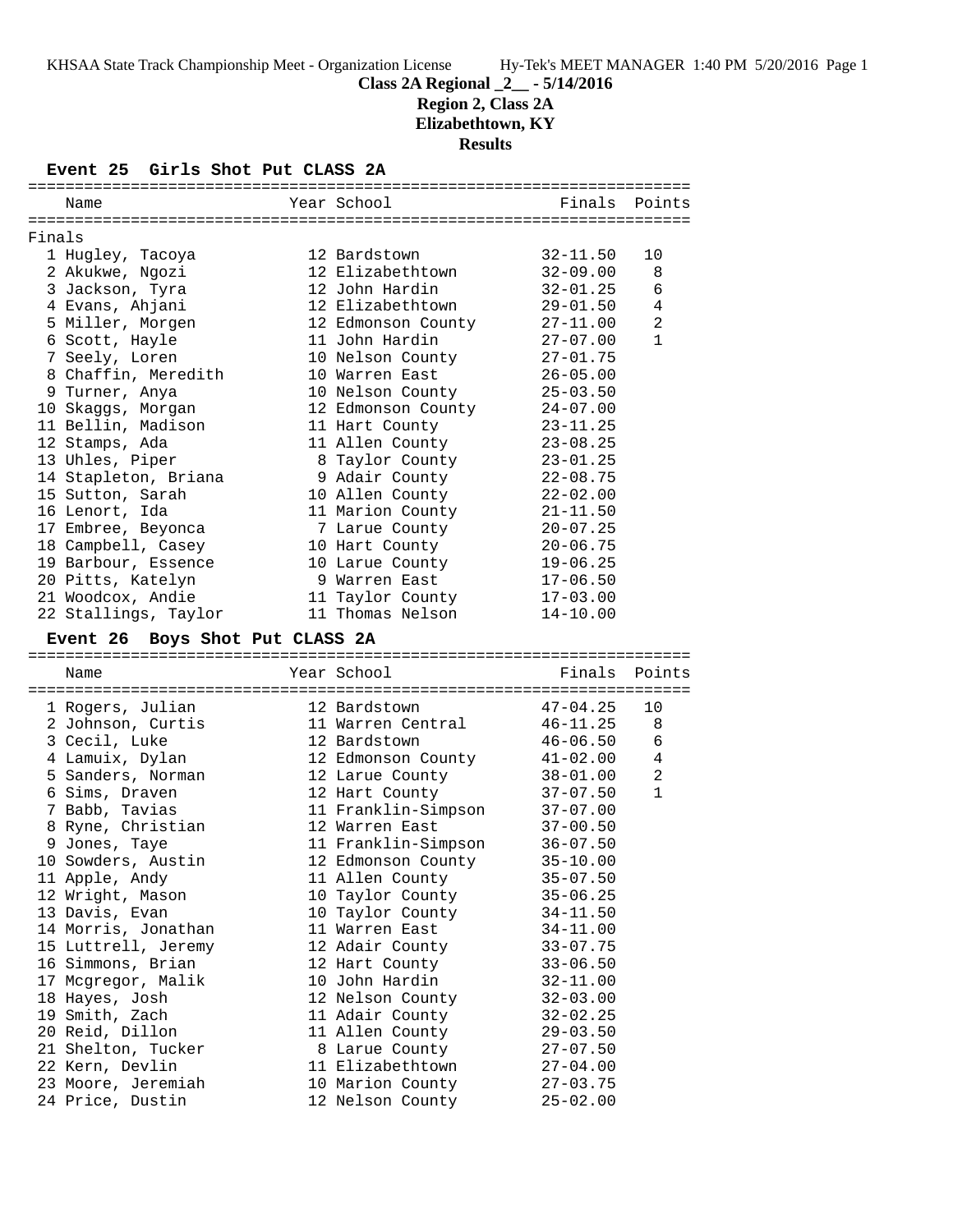KHSAA State Track Championship Meet - Organization License Hy-Tek's MEET MANAGER 1:40 PM 5/20/2016 Page 2

**Class 2A Regional \_2\_\_ - 5/14/2016**

**Region 2, Class 2A**

**Elizabethtown, KY**

**Results**

**....Event 26 Boys Shot Put CLASS 2A**

25 Stokan, Franklin 11 Elizabethtown 22-00.50

**Event 27 Girls Discus Throw CLASS 2A**

| Name |                                                                                                                                                                                                                                                                                                                                                                                                                            |                    | Finals                                                                                                                                                                                                                                                                                                                                                                                                                  | Points                          |
|------|----------------------------------------------------------------------------------------------------------------------------------------------------------------------------------------------------------------------------------------------------------------------------------------------------------------------------------------------------------------------------------------------------------------------------|--------------------|-------------------------------------------------------------------------------------------------------------------------------------------------------------------------------------------------------------------------------------------------------------------------------------------------------------------------------------------------------------------------------------------------------------------------|---------------------------------|
|      |                                                                                                                                                                                                                                                                                                                                                                                                                            |                    | $119 - 10$                                                                                                                                                                                                                                                                                                                                                                                                              | 10                              |
|      |                                                                                                                                                                                                                                                                                                                                                                                                                            |                    | $104 - 09$                                                                                                                                                                                                                                                                                                                                                                                                              | 8                               |
|      |                                                                                                                                                                                                                                                                                                                                                                                                                            |                    | $93 - 06$                                                                                                                                                                                                                                                                                                                                                                                                               | 6                               |
|      |                                                                                                                                                                                                                                                                                                                                                                                                                            |                    | 85-07                                                                                                                                                                                                                                                                                                                                                                                                                   | 4                               |
|      |                                                                                                                                                                                                                                                                                                                                                                                                                            |                    | 82-03                                                                                                                                                                                                                                                                                                                                                                                                                   | $\overline{2}$                  |
|      |                                                                                                                                                                                                                                                                                                                                                                                                                            |                    | $80 - 10$                                                                                                                                                                                                                                                                                                                                                                                                               | $\mathbf{1}$                    |
|      |                                                                                                                                                                                                                                                                                                                                                                                                                            |                    | $78 - 02$                                                                                                                                                                                                                                                                                                                                                                                                               |                                 |
|      |                                                                                                                                                                                                                                                                                                                                                                                                                            |                    | $75 - 04$                                                                                                                                                                                                                                                                                                                                                                                                               |                                 |
|      |                                                                                                                                                                                                                                                                                                                                                                                                                            |                    | $73 - 07$                                                                                                                                                                                                                                                                                                                                                                                                               |                                 |
|      |                                                                                                                                                                                                                                                                                                                                                                                                                            |                    | $72 - 00$                                                                                                                                                                                                                                                                                                                                                                                                               |                                 |
|      |                                                                                                                                                                                                                                                                                                                                                                                                                            |                    | $69 - 02$                                                                                                                                                                                                                                                                                                                                                                                                               |                                 |
|      |                                                                                                                                                                                                                                                                                                                                                                                                                            |                    | 68-08                                                                                                                                                                                                                                                                                                                                                                                                                   |                                 |
|      |                                                                                                                                                                                                                                                                                                                                                                                                                            |                    |                                                                                                                                                                                                                                                                                                                                                                                                                         |                                 |
|      |                                                                                                                                                                                                                                                                                                                                                                                                                            |                    | $65 - 03$                                                                                                                                                                                                                                                                                                                                                                                                               |                                 |
|      |                                                                                                                                                                                                                                                                                                                                                                                                                            |                    | $61 - 03$                                                                                                                                                                                                                                                                                                                                                                                                               |                                 |
|      |                                                                                                                                                                                                                                                                                                                                                                                                                            |                    | $58 - 10$                                                                                                                                                                                                                                                                                                                                                                                                               |                                 |
|      |                                                                                                                                                                                                                                                                                                                                                                                                                            |                    | $58 - 07$                                                                                                                                                                                                                                                                                                                                                                                                               |                                 |
|      |                                                                                                                                                                                                                                                                                                                                                                                                                            |                    | $54 - 11$                                                                                                                                                                                                                                                                                                                                                                                                               |                                 |
|      |                                                                                                                                                                                                                                                                                                                                                                                                                            |                    | $51 - 09$                                                                                                                                                                                                                                                                                                                                                                                                               |                                 |
|      |                                                                                                                                                                                                                                                                                                                                                                                                                            |                    | 47-09                                                                                                                                                                                                                                                                                                                                                                                                                   |                                 |
|      |                                                                                                                                                                                                                                                                                                                                                                                                                            |                    | $41 - 10$                                                                                                                                                                                                                                                                                                                                                                                                               |                                 |
|      | 1 Akukwe, Ngozi<br>2 Bertram, Grace<br>3 Hugley, Tacoya<br>4 Evans, Ahjani<br>5 Chaffin, Meredith<br>6 Seawater, Kelly<br>7 Uhles, Piper<br>8 Stapleton, Briana<br>9 Anderson, Kelsey<br>10 Scott, Hayle<br>11 Jackson, Tyra<br>12 Turner, Anya<br>13 Miller, Morgen<br>14 Sutton, Sarah<br>16 Stamps, Ada<br>17 Skaqqs, Morqan<br>18 Barbour, Essence<br>19 Embree, Beyonca<br>20 Bellin, Madison<br>21 Stallings, Taylor | 15 Campbell, Casey | Year School<br>==============<br>12 Elizabethtown<br>12 Taylor County<br>12 Bardstown<br>12 Elizabethtown<br>10 Warren East<br>12 Nelson County<br>8 Taylor County<br>9 Adair County<br>11 Warren East<br>11 John Hardin<br>12 John Hardin<br>10 Nelson County<br>12 Edmonson County<br>10 Allen County<br>10 Hart County<br>11 Allen County<br>10 Larue County<br>7 Larue County<br>11 Hart County<br>11 Thomas Nelson | $65 - 10$<br>12 Edmonson County |

=======================================================================

#### **Event 28 Boys Discus Throw CLASS 2A**

======================================================================= Name **Name** Year School **Finals Points** ======================================================================= 1 Obeng, Jeshurun 11 Bardstown 145-02 10 2 Ryne, Christian 12 Warren East 133-11 8 3 Rogers, Julian 12 Bardstown 130-10 6 4 Peger, Jacob 12 Edmonson County 116-03 4 5 Sims, Draven 12 Hart County 111-10 2 6 Chelf, Austin 10 Taylor County 109-05 1 7 Jones, Taye 11 Franklin-Simpson 106-03 8 Brannon, Brett 10 Edmonson County 105-03 9 Mcgregor, Malik 10 John Hardin 103-10 10 Betten, Dallas 11 Warren East 102-09 11 Sanders, Norman 12 Larue County 99-01 12 Shivers, Dale 12 Allen County 98-06 13 Miller, Jack 12 Taylor County 96-07 14 Apple, Andy 11 Allen County 96-03 15 Smith, Zach 11 Adair County 96-02 16 Lawler, John 11 Hart County 94-10 17 Mccray, Damarcus 12 Larue County 93-11 18 Kern, Devlin 11 Elizabethtown 91-01 19 Herren, Landon 11 Adair County 90-05 20 Babb, Tavias 11 Franklin-Simpson 88-09 21 Johnson, Curtis 11 Warren Central 81-11 22 Stokan, Franklin 11 Elizabethtown 68-11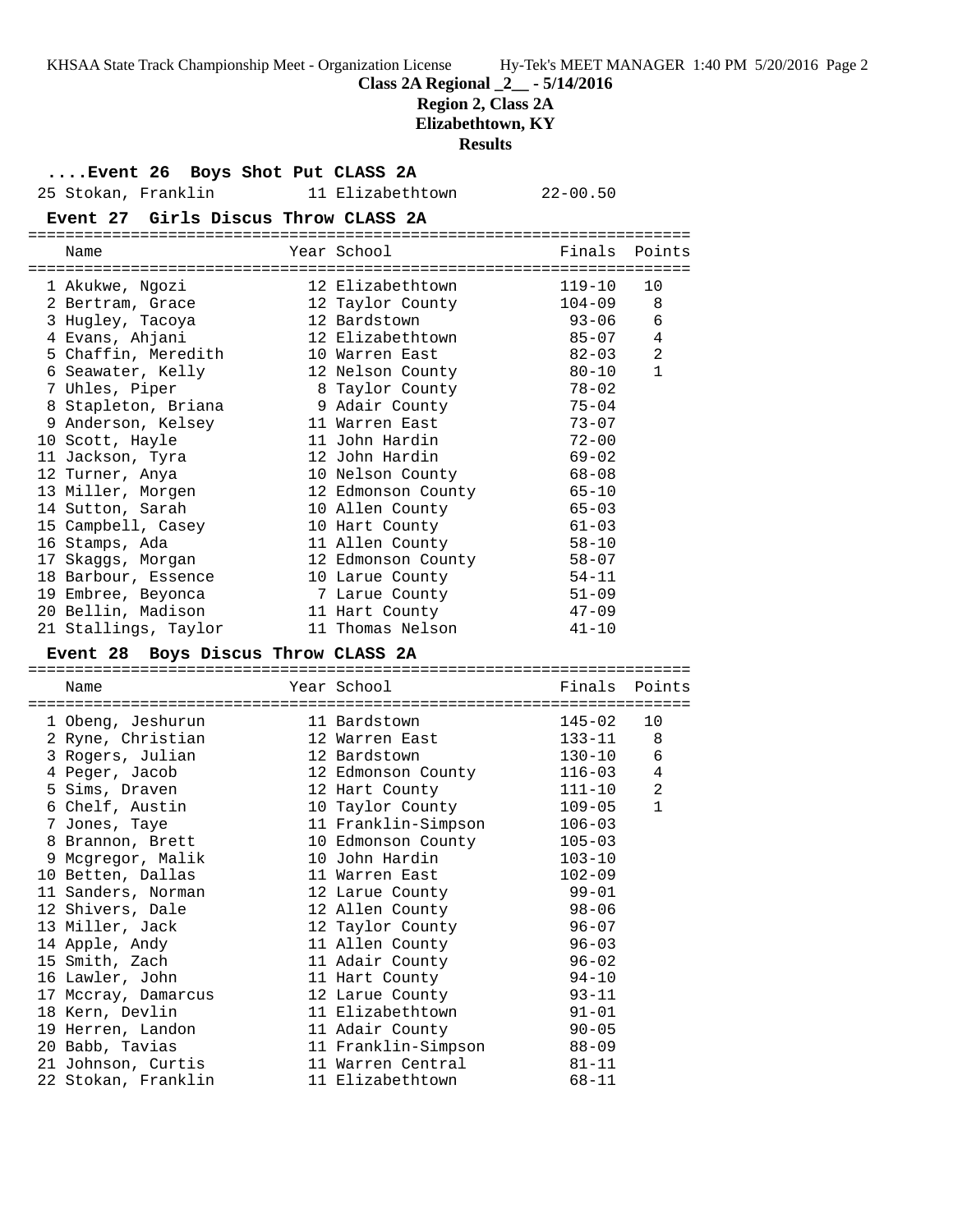KHSAA State Track Championship Meet - Organization License Hy-Tek's MEET MANAGER 1:40 PM 5/20/2016 Page 3 **Class 2A Regional \_2\_\_ - 5/14/2016 Region 2, Class 2A Elizabethtown, KY Results ....Event 28 Boys Discus Throw CLASS 2A**

| 23 Hayes, Josh   | 12 Nelson County | 67-04 |
|------------------|------------------|-------|
| 24 Price, Dustin | 12 Nelson County | 63-07 |

**Event 29 Girls Long Jump CLASS 2A**

| ==========                                                  |                         |               |                |      |
|-------------------------------------------------------------|-------------------------|---------------|----------------|------|
| Name                                                        | Year School             | Finals Points |                |      |
| 1 Muschette, Mya                           11 John Hardin   |                         | $16 - 09.00$  | 10             |      |
| 2 White, Whitney 12 Nelson County                           |                         | $15 - 05.50$  | 8              |      |
| 3 Gregory, Leia                                             | 11 Elizabethtown        | 15-05.00      | 6              |      |
| 4 Harman, Kira                                              | 11 Nelson County        | 14-11.00      | $\overline{4}$ |      |
| 5 Herald, Christy                                           | 11 Warren East          | 14-09.00      | $\overline{2}$ |      |
| 6 Chobot, Shelby                                            | 12 Warren East 13-10.00 |               | 1              | 13'9 |
| 7 Brown, Carlitta                                           |                         |               | 13'8           |      |
| 8 Mudd, Makya                                               | 7 Bardstown             | $13 - 07.00$  |                |      |
| 9 Rigdon, Jackie                                            | 9 Larue County          | $13 - 03.00$  |                |      |
| 10 Shanklin, Dashia                                         | 10 Warren Central       | $13 - 00.00$  |                |      |
| 11 Towery, Mason                                            | 9 Allen County          | $12 - 10.00$  |                |      |
| 12 Broell, Kristyn                                          | 9 Thomas Nelson         | $12 - 03.00$  |                |      |
| 13 Shariff, Fatu                                            | 9 Warren Central        | $12 - 01.00$  |                |      |
| 14 Eastham, Bienja                                          | 8 Adair County          | $11 - 09.00$  |                |      |
| 15 Wyatt, Aaleiyah                                          | 8 Larue County          | $11 - 08.00$  |                |      |
| 16 Kahl, Ashley                                             | 12 Allen County         | $10 - 08.00$  |                |      |
| -- Anyega, Raquel                                           | 7 Adair County          | FOUL          |                |      |
| Event 30 Boys Long Jump CLASS 2A                            |                         |               |                |      |
| Name                                                        | Year School             | Finals Points |                |      |
| $\frac{1}{1}$ Koener Darien (19. John Hardin (19. 01-04.00) |                         |               |                |      |

| 1 Keener, Darion       | 12 John Hardin            | $21 - 04.00$ | 10             |
|------------------------|---------------------------|--------------|----------------|
| 2 Stoll, Codey         | 11 Warren East            | $21 - 03.50$ | 8              |
| 3 Britt, Khalil        | 12 Warren East 20-08.25   |              | 6              |
| 4 Dennison, Jarrett    | 12 Bardstown 20-06.50     |              | $\overline{4}$ |
| 5 Nalley, Cameron      | 11 Marion County 20-02.50 |              | $\overline{2}$ |
| 6 Lancaster, Weston    | 12 Hart County 20-02.00   |              | $\mathbf{1}$   |
| 7 Wilson, Arnez        | 11 Marion County          | $20 - 01.50$ |                |
| 8 Doss, Cameron        | 11 John Hardin            | $19 - 08.00$ |                |
| 9 Dornan, Nyrhobi      | 12 Elizabethtown          | $19 - 00.00$ |                |
| 10 Amour, Tariq        | 11 Bardstown              | 18-09.50     |                |
| 11 Cornish, Cameron    | 12 Nelson County 18-05.25 |              |                |
| 12 Metcalfe, Kaleb     | 9 Warren Central 18-00.50 |              |                |
| 13 Green, Trent        | 12 Nelson County 17-09.50 |              |                |
| 14 Toby, Daniel        | 11 Allen County 17-03.25  |              |                |
| 15 Ballard, Antonio    | 11 Taylor County 17-02.75 |              |                |
| 16 Skaqqs, Dylan       | 12 Edmonson County        | $16 - 11.50$ |                |
| 17 Larrington, Bradley | 10 Elizabethtown          | $16 - 10.25$ |                |
| 18 Sasse, Dalton       | 12 Edmonson County        | $15 - 09.25$ |                |
| 19 Perry, Clay         | 8 Larue County            | $14 - 01.25$ |                |
| 20 Barmore, Austin     | 9 Hart County             | $13 - 05.75$ |                |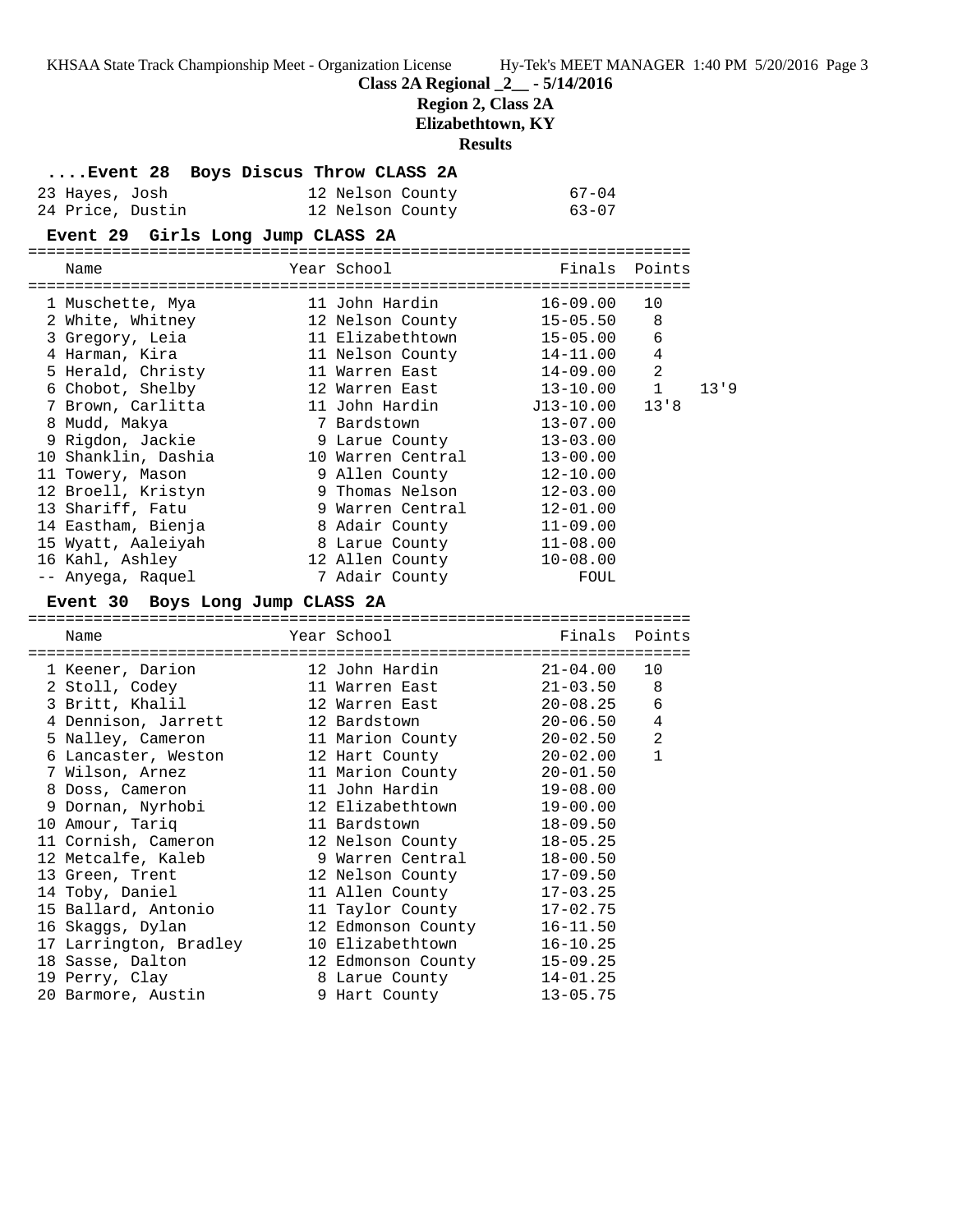KHSAA State Track Championship Meet - Organization License Hy-Tek's MEET MANAGER 1:40 PM 5/20/2016 Page 4

#### **Class 2A Regional \_2\_\_ - 5/14/2016**

## **Region 2, Class 2A**

**Elizabethtown, KY**

**Results**

# **Event 31 Girls Triple Jump CLASS 2A**

| Event 31<br>Girls Triple Jump CLASS 2A |                           |               |                |             |
|----------------------------------------|---------------------------|---------------|----------------|-------------|
| Name                                   | Year School               |               | Finals Points  |             |
| 1 Muschette, Mya                       | 11 John Hardin            | $34 - 06.25$  | 10             |             |
| 2 Harman, Kira                         | 11 Nelson County          | $33 - 03.50$  | 8              |             |
| 3 Chobot, Shelby                       | 12 Warren East            | $31 - 07.50$  | 6              |             |
| 4 Thomas, Nichole                      | 12 Larue County           | $31 - 04.50$  | $\overline{4}$ |             |
| 5 Smith, Shelby                        | 8 Adair County            | $28 - 06.50$  | 2              |             |
| 6 Towery, Mason                        | 9 Allen County 27-06.00   |               | $\mathbf{1}$   |             |
| 7 White, Whitney                       | 12 Nelson County          | $27 - 02.00$  |                |             |
| -- Gregory, Leia                       | 11 Elizabethtown          | FOUL          |                |             |
| -- Wardlow, Baylen                     | 11 Warren East            | FOUL          |                |             |
| -- Wakefield, Ariel                    | 12 Taylor County          | FOUL          |                |             |
| Event 32 Boys Triple Jump CLASS 2A     |                           |               |                |             |
| Name                                   | Year School               | Finals        | Points         |             |
| 1 Cummings, Devin                      | 12 Bardstown              | $42 - 05.00$  | 10             |             |
| 2 Britt, Khalil                        | 12 Warren East            | 41-06.50      | 8              |             |
| 3 Marshall, Trevon                     | 12 Elizabethtown          | $40 - 09.50$  | 6              |             |
| 4 Burnett, Jahari                      | 11 John Hardin            | $39 - 07.00$  | 4              | 2nd 39' 0.5 |
| 5 Whitney, Brevon                      | 10 Warren East            | $J39-07.00$   | 2              | 38' 11.25   |
| 6 Cornish, Cameron                     | 12 Nelson County 39-01.00 |               | $\mathbf{1}$   |             |
| 7 Dornan, Nyrhobi                      | 12 Elizabethtown          | $38 - 07.50$  |                |             |
| 8 Metcalfe, Kaleb                      | 9 Warren Central          | $38 - 03.00$  |                |             |
| 9 Livers, Kel                          | 11 Bardstown              | $38 - 02.25$  |                |             |
| 10 Lancaster, Weston                   | 12 Hart County            | $37 - 07.50$  |                |             |
| 11 Weger, Preston                      | 11 Allen County           | $36 - 02.50$  |                |             |
| 12 Waters, Chase                       | 12 Allen County           | $35 - 11.00$  |                |             |
| 13 Sasse, Dalton                       | 12 Edmonson County        | $35 - 09.00$  |                |             |
| 14 Ballard, Antonio                    | 11 Taylor County          | $33 - 02.75$  |                |             |
| 15 Barmore, Austin                     | 9 Hart County             | $26 - 07.00$  |                |             |
| 16 Stone, Wes                          | 11 Adair County           | $25 - 09.00$  |                |             |
| Event 33 Girls High Jump CLASS 2A      |                           |               |                |             |
| Name                                   | Year School               | Finals Points |                |             |
| 1 Harman, Kira                         | 11 Nelson County          | $5 - 02.00$   | 10             |             |
| 2 Gregory, Leia                        | 11 Elizabethtown          | $5 - 00.00$   | 8              |             |
| 3 White, Whitney                       | 12 Nelson County          | $4 - 08.00$   | 6              |             |

Name Year School Finals Points ======================================================================= 1 Reynolds, Deontea 10 Bardstown 6-00.00 10 0 X0

**Event 34 Boys High Jump CLASS 2A**

-- Grimes, Alexis 8 Larue County NH

 4 Cochran, Kellyn 10 Warren East 4-06.00 4 5 Zizzo, Ashley 9 Bardstown 4-04.00 2 6 Donoho, Mackenzie 12 Thomas Nelson 4-02.00 1 7 Wardlow, Baylen 11 Warren East 4-00.00 0 8 Mudd, Makya 7 Bardstown J4-00.00 X0 9 Wyatt, Aaleiyah 8 Larue County J4-00.00 XXO

=======================================================================